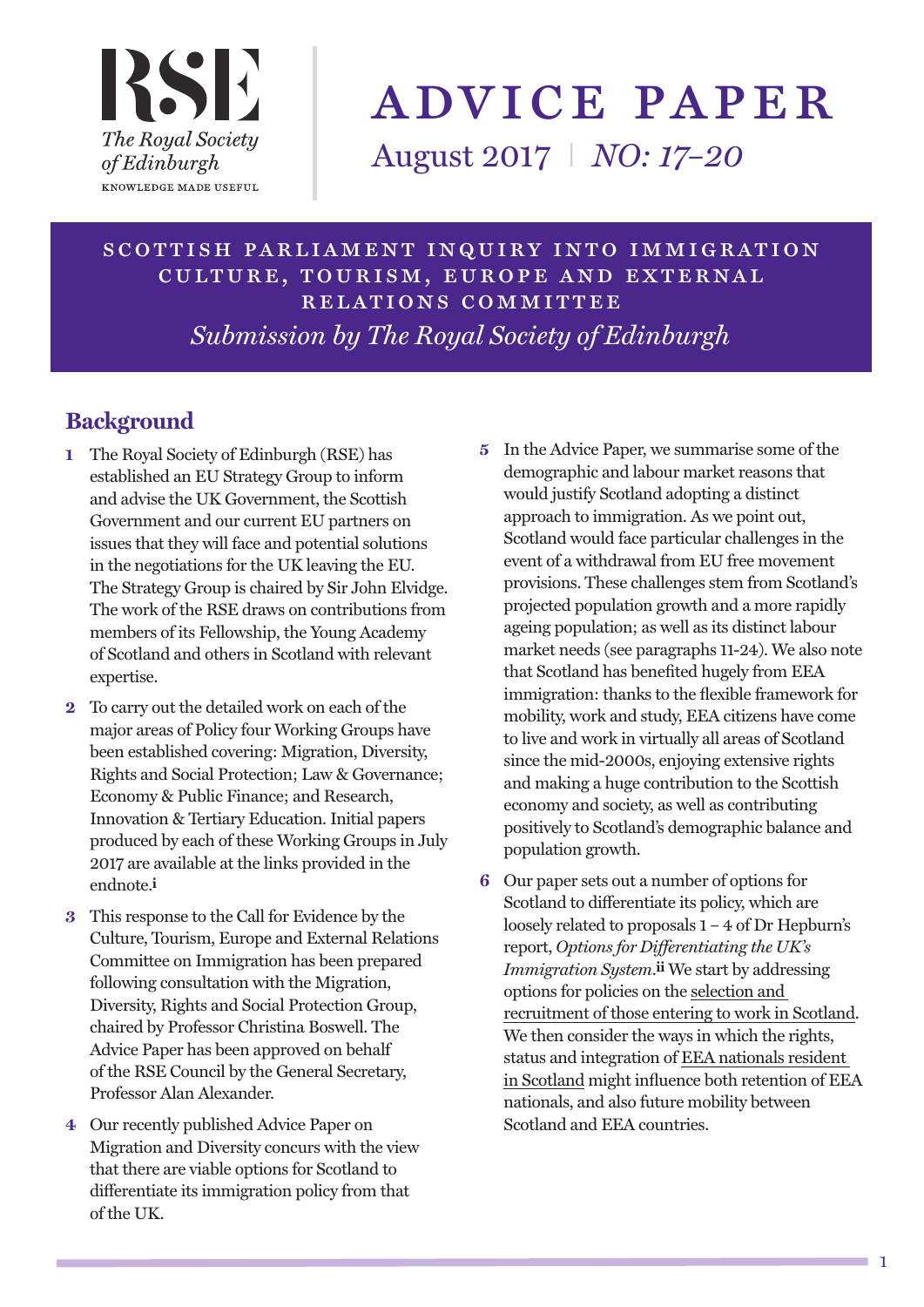#### **A.Options for a Differentiated Labour Migration Policy**

- **7** There are a number of ways in which Scotland could potentially pursue policies on the selection and recruitment of labour migrants that are distinct from the rest of the UK. One widely proposed option, mentioned in Dr. Hepburn's report and proposed by the Scottish Government Post-Study Working Group (2015), would be to reinstate the Fresh Talent – Working in Scotland scheme.
- **8** However, we also believe that there are a number of ways in which the existing UK Points Based System could be adjusted to better cater for Scotland's labour migration needs. Another option, in line with proposal 3.b, would be to allow more flexibility within the current Tier 2 provisions, for example through expanding the Scotland Occupational Shortage list. For example, the criteria for defining shortages could be loosened, involving lower thresholds for skills or salary. We would also suggest the Committee consider similar adjustments to the employer-led entry route under Tier 2. Under this route, employers may recruit non-EEA nationals where they can demonstrate that no UK residents are available for the post, and where the job meets a salary and skills threshold. These criteria could be partially relaxed for Scottish employers.
- **9** Modifications to Tier 2 would represent a more modest adjustment of existing arrangements, and so may be more politically feasible. Such an arrangement could draw on the Swiss experience of setting cantonal quotas, which ensures that the federal government can closely monitor and control overall levels of immigration. However, it should be noted that these adjustments would not be as well suited to addressing Scotland's demographic needs, or for promoting integration and diversity: schemes allowing swifter access to permanent settlement and generous rights for immigrants are better placed to meet these longer-term goals, which are likely to be of particular importance for Scotland given its demographic and socio-cultural needs for migration. They would also imply that employers assume the additional financial costs associated with Tier 2 visas (visa application fees, sponsorship licence, certificates of sponsorship, as well as the new Immigration Skills Charge introduced in April 2017).
- **10** We also note ongoing discussions on the viability of Scotland developing its own points based system for recruiting (especially high skilled) labour, along the lines of the Australian or Canadian decentralised systems. The possibility was again raised in the Scottish Government's December 2016 paper, and is noted under proposal 7 of Dr. Hepburn's report. We note that such schemes are well placed to cater for sub-national variations in demographic conditions, skills or sectoral shortages; and that are targeted to promote the permanent settlement and integration of immigrants. In this sense, they offer a promising model for Scotland to address its distinct demographic and economic needs and in particular to consider how these needs vary within different Scottish regions and localities (e.g. urban conglomerations versus rural and remote rural regions).
- **11** While differentiated points-based systems have clear advantages for Scotland, they also raise s ubstantial challenges. Such schemes typically build in generous rights for entrants, with no restrictions on access to employment – or, indeed, to welfare and public services. They would offer a set of rights (for those selected to enter) that go beyond those currently provided under free movement provisions. It is important to consider whether such a 'settlement' model would be viable for Scotland and the UK, given ongoing debates on EEA nationals' access to welfare, as well as concerns about the potential for onward movement from Scotland to the rest of the UK.
- **12** Finally, we note that one of the main challenges for Scotland and rUK will be retaining a supply of labour for low-skilled and seasonal work. From the perspective of Scotland, clearly it will be important to ensure that any UK-wide sectoral scheme is tailored to meet Scotland's particular labour market needs. However, such schemes are often associated with far less generous rights and social protection compared to the channels available to high skilled workers, or to EEA nationals under current free movement rules. The Scottish Government and local authorities have a strong interest in preventing a ratcheting down of rights of temporary workers, which could lead to problems of exploitation and socio-economic precariousness, impeding integration and potentially generating irregular forms of work and movement.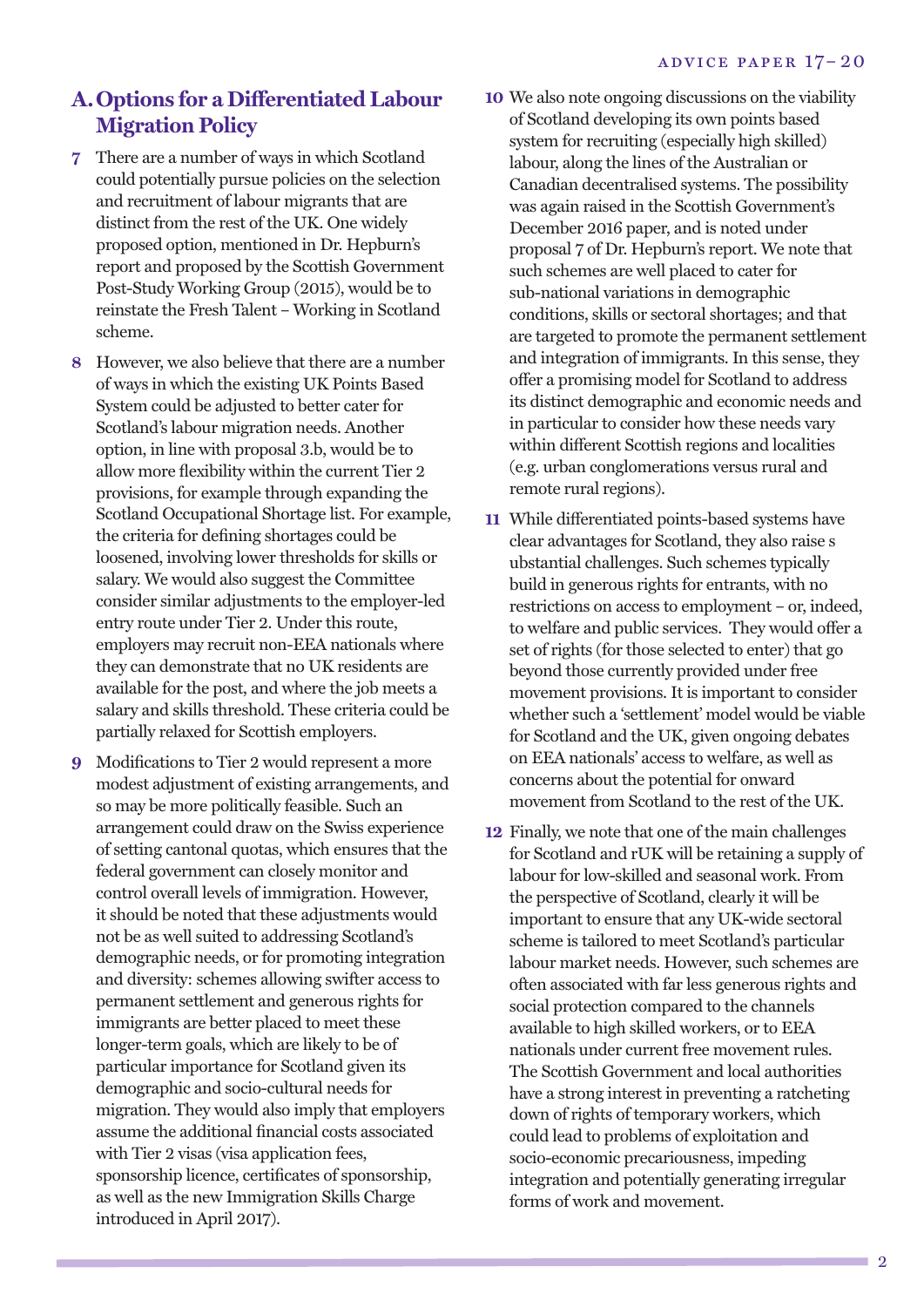As noted below, such impacts could also have undesirable wider effects on those EEA nationals already settled in Scotland. It could trigger a downturn in migration that is facilitated by networks with migrants already resident in Scotland; and could stimulate those currently living and working in Scotland to move elsewhere in the EU or to return to their countries of origin.

#### **B.The Rights and Status of EEA Nationals in Scotland**

- **13** Our Advice Paper (paras 36 50) also sets out a number of ways in which the rights, status and integration of EEA nationals resident in Scotland might influence both retention of EEA nationals, and also future mobility between Scotland and EEA countries. These suggestions most clearly correspond to points 1 and 2 in Dr Hepburn's paper.
- **14** We agree strongly with the findings in Dr Hepburn's paper which show that a differentiated immigration system for Scotland should address not only immigration but also retention. This is crucial primarily because Scotland's demographic needs will be met only through longer-term settlement, but also in order to allay fears of 'leakage' or a 'backdoor' entry to the rest of the UK via a differentiated Scottish system.
- **15** Retention in the context of Brexitnegotiations must also address the concerns of those EEA nationals currently resident in Scotland who have been experiencing increased anxiety and a lowering of longer-term attachment and commitment to Scotland as a place of residence since the 2016 referendum result (Our paper, paragraph 45). The impact on this section of Scotland's current population has wider ramifications for migration trends in both the short and longer-term.
- **16** Existing research shows clearly that migration to Scotland is most commonly facilitated by migrant networks: contacts and ties between immigrants already resident and Scotland, and would-be migrants in places of origin.**iii** A differentiated approach to migration for Scotland which effectively supports the successful integration and longer-term settlement of those currently in Scotland will also help to preserve or moderately increase migration flows to Scotland as desired by

'broad consent across Scottish political parties, businesses, trades unions, employers associations, universities, charities and NGOs' (Hepburn, p. 3). This would combine well with more formal international outreach activities as proposed by Dr Hepburn's point 2.

- **17** As noted in our Advice Paper, the flexible framework of rights provided to EEA citizens as a consequence of EU membership has facilitated both migration and, importantly, settlement since it has underpinned rights to family reunion, and important aspects of integration, especially with regard to access to healthcare, housing, education. As Dr Hepburn notes, these are shown in international experience to be key factors in encouraging longer term settlement, and this is also borne out by more recent research within Scotland.**iv**
- **18** We agree with previous advice summarised in the CTEER paper 'Brexit: What Scotland thinks'**v** that efforts can and should be made to preserve those rights currently accrued to EEA nationals as EU citizens, and with the suggestions made by Dr Hepburn (para. 210 and 222) that this can be largely achieved through existing devolved powers in areas such as housing, healthcare, education economic development, voting, employability services, social care and disability benefits.
- **19** We closely concur with Dr Hepburn's proposals under point 1 for a Scottish Migrant Integration Policy, and note that, as she points out, 'Scotland is one of the few legislative regions lacking a clear policy framework in this field' (p. 71). Dr Hepburn's proposals for how this might be developed and function under the co-ordination of an Inter-departmental Committee, with close links to COSLA and local government through a Scottish Migrant Integration Forum are well thought through and we support these. The involvement of local government would be particularly important given the differentiated needs and experiences of Scotland's regions (rural/urban/remote etc.) as noted above.**vi**